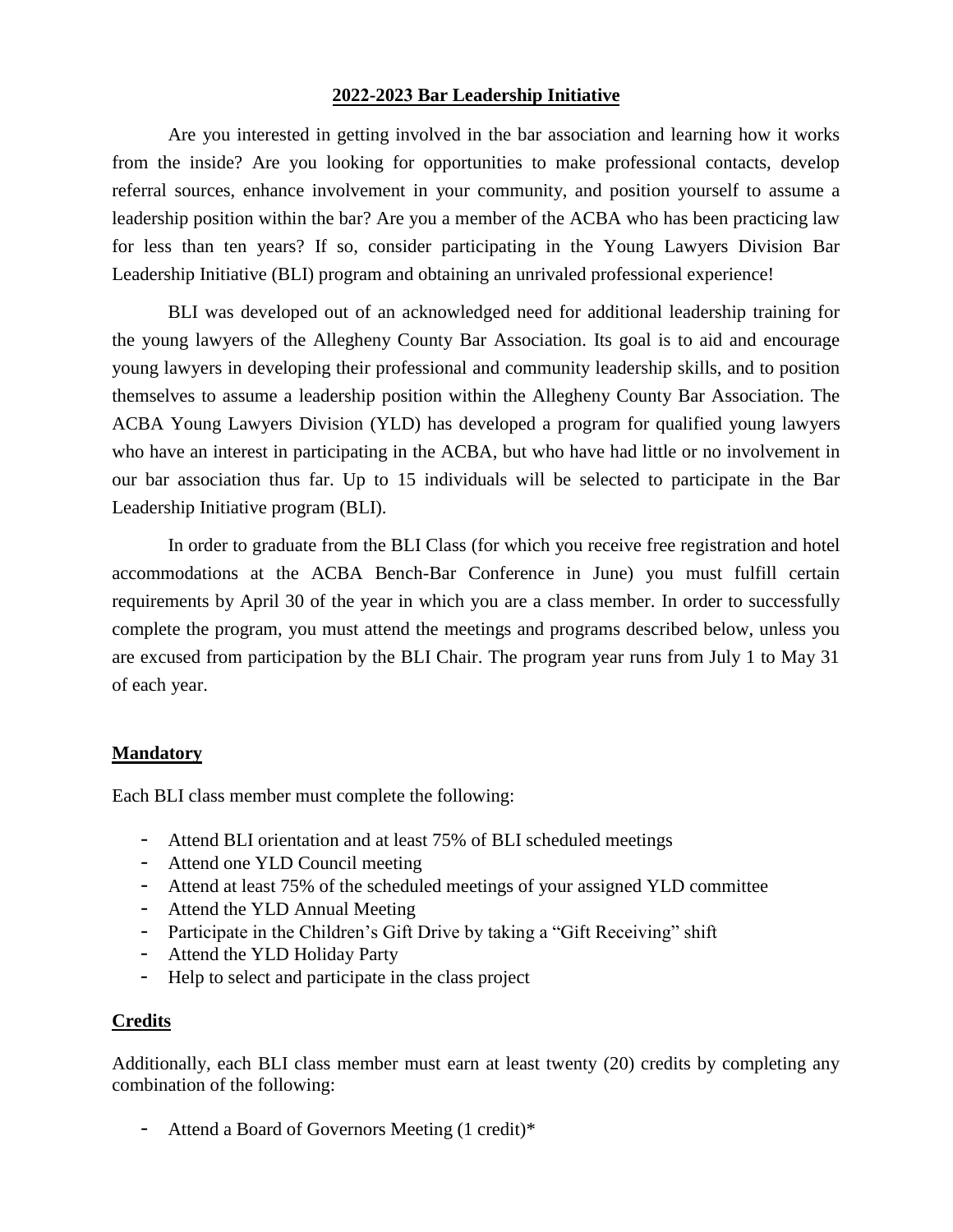- Attend an ACBF Board of Trustees Meeting (1 credit)\*
- Attend a meeting of an ACBA committee, section, or division (1 credit)\*
- Attend a meeting of a YLD committee other than your assigned YLD committee (including YLD Council meetings after you have attended the one required above) (1 credit)
- Attend a YLD event (does not include the Happy Hour of the Month) (2 credits)
- Attend a YLD Happy Hour (1 point)
- Attend a YLD Lunch and Learn program (2 credits)
- Conduct a law school presentation on behalf of the ACBA or YLD (2 credits)
- Author an article for Point of Law (5 credits)
- Chair/co-chair a YLD-Council approved event or program (5 credits)
- Participate in wrapping presents at the Children's Gift Drive (2 points)
- Participate in delivering presents at the Children's Gift Drive (2 points)

\*Cumulative maximum of 5 credits for non-YLD events/meetings

You are responsible for self-reporting to the Chair of the BLI your attendance and participation in the above activities. You will not earn credit for activities not reported.

# **Please direct any questions regarding the 2022-2023 BLI Class to Taylor Gillan, at taylor.gillan@ogletree.com.**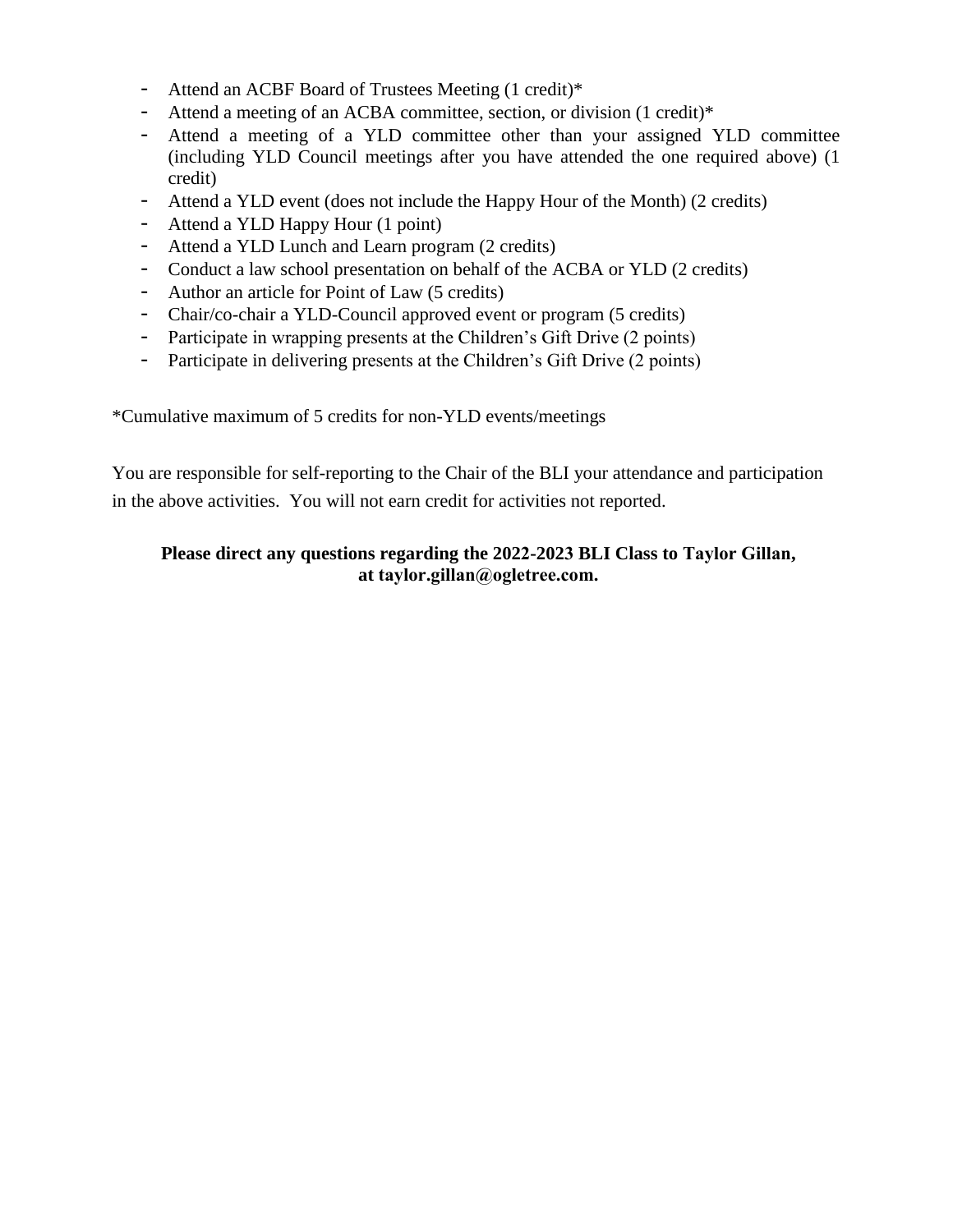## **ACBA YOUNG LAWYERS DIVISION BAR LEADERSHIP INITIATIVE PROGRAM APPLICATION**

Please complete the following:

- 1. Are you willing and able to complete the entire BLI program? The Bar Leadership Initiative Program runs from July through June and requires you to attend ACBA & YLD meetings, serve on at least one YLD Committee and attend its meetings, and participate in educational, social, and public service programs throughout the year. Yes: \_\_\_\_\_\_ No: \_\_\_\_\_
- 2. Have you applied for BLI in the past? Yes: \_\_\_\_\_\_\_\_ No: \_\_\_\_\_\_
- 3. Are you a current or past YLD Council member? Yes: No:
- 4. Are you licensed to practice law in a state or jurisdiction other than Pennsylvania? Yes: No:

If yes, list the state or jurisdiction and the year admitted to practice:

5. Providing the following information is optional. YLD membership and eligibility for the BLI Class is open to all qualified applicants regardless of race, color, national origin, ancestry or place of birth, creed, religion, sex, gender identity or expression, sexual orientation, and/or disability. Minority participation in BLI is strongly encouraged.

Do you identify as a minority? (Optional) Yes No

If yes, what? (Optional)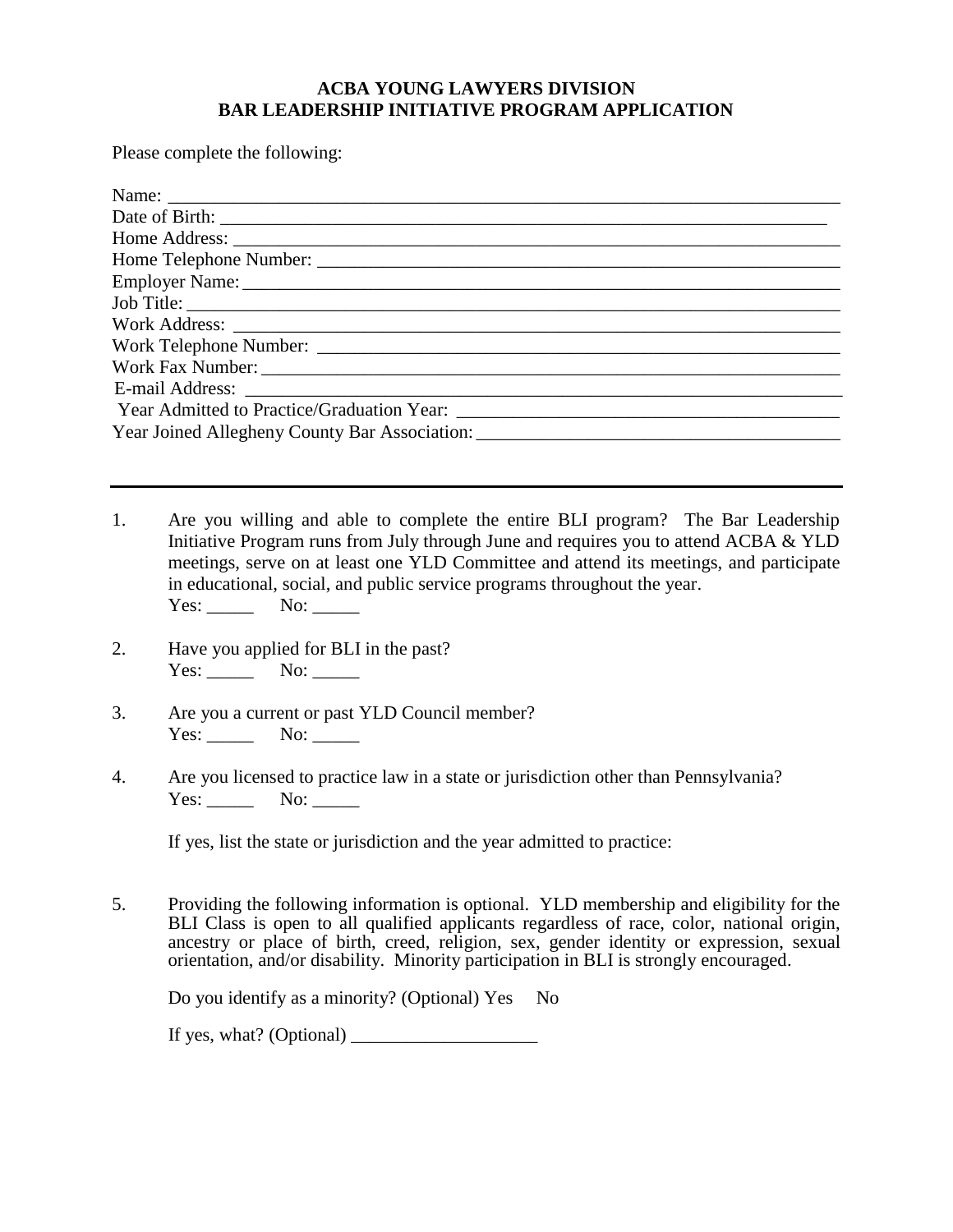- 6. Please list and describe your past and current involvements with the ACBA and/or ACBA Young Lawyers Division, if any.
- 7. Attach a written statement describing why you would like to be a member of the ACBA YLD's Bar Leadership Initiative program. Your statement should be 500 words or less.
- 8. Attach your resume for review and list on a separate sheet any additional information that you would like the BLI Selection Committee to consider when reviewing your application, including but not limited to other organizational memberships and activities, community service, pro bono work, etc.
- 9. Obtain a personal reference using the form that is attached to this application. Enclose and send along with your completed application.

By signing below you acknowledge that you have completed this application for the ACBA Young Lawyers Division BLI program and that you agree to complete the full program, if chosen to be a member of BLI.

Signature of Applicant

\_\_\_\_\_\_\_\_\_\_\_\_\_\_\_\_\_\_\_\_\_\_\_\_\_\_\_\_\_\_\_\_

\_\_\_\_\_\_\_\_\_\_\_\_\_\_\_\_\_\_\_\_\_\_\_\_\_\_\_\_\_\_\_\_

Date

# **APPLICATION AND ATTACHMENTS ARE CONFIDENTIAL**

Please return this form, along with any attachments, on or before **July 1, 2022,** to the following:

> Allegheny County Bar Association Bar Leadership Initiative Program Attn: Amy Giesy 400 Koppers Building 436 Seventh Avenue Pittsburgh, PA 15219

> > E-Mail: agiesy@acba.org Telephone: (412) 402-6611